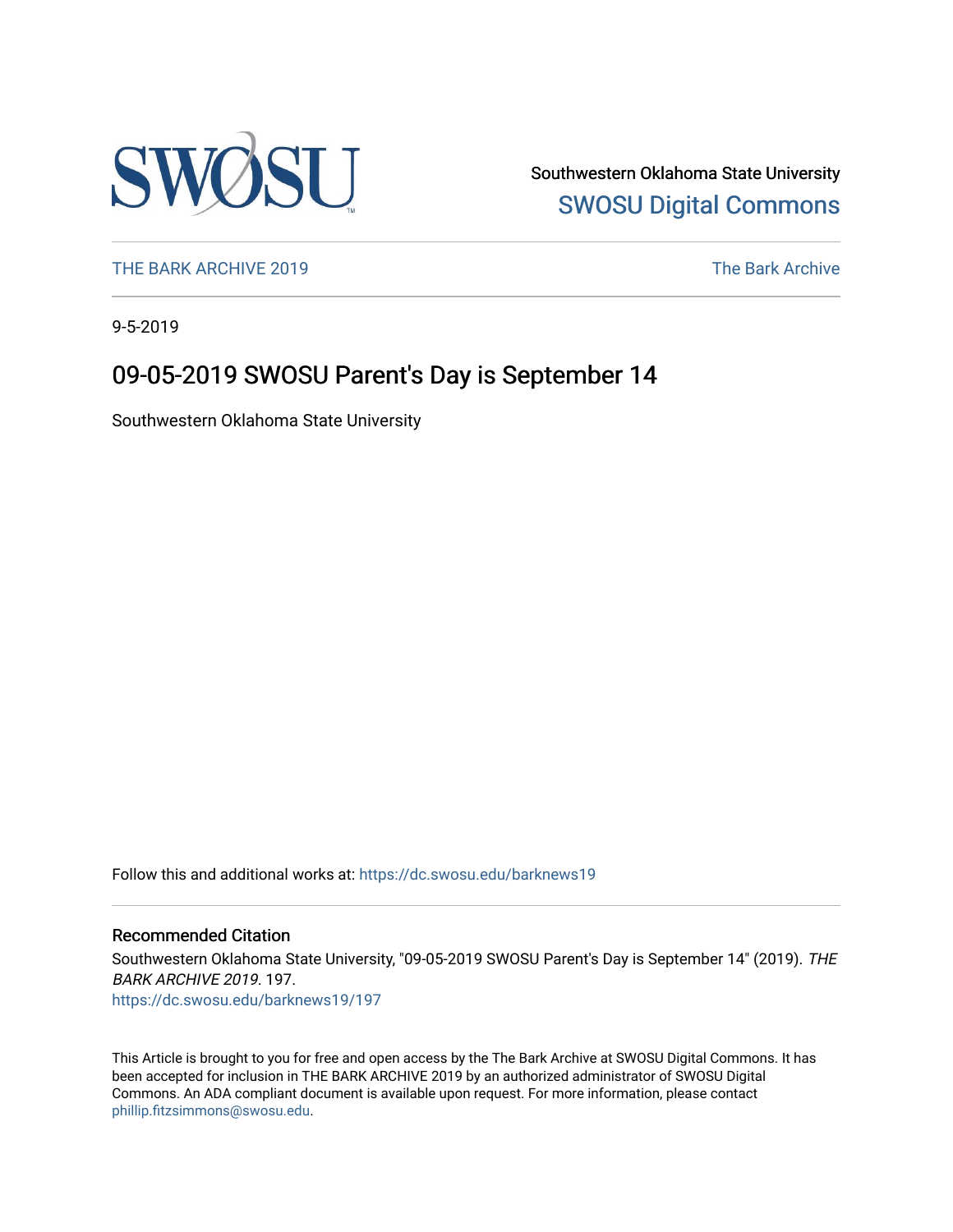

5 September, 2019

# **SWOSU Parent's Day is September 14**

Many activities are planned for Parent's Day 2019 at Southwestern Oklahoma State University in Weatherford on Saturday, September 14.

The weekend actually begins with a performance on Friday night, September 13, by the Oklahoma City Philharmonic at 7:30 p.m. in the Fine Arts Center. Ticket and additional information for the Panorama event is available at https://share.swosu.edu/okcphilharmonic

Everyone is invited to any or all of the events.

Among the scheduled activities during the day are a pancake breakfast, tailgating featuring DJ Six, free Jiggs BBQ food/drinks, academic departmental open houses and tours, a cook-off challenge, SWOSU football and even a night-time Full Moon Paddle at Crowder Lake. In addition, students will have the opportunity to win five \$1,000 scholarships that will be given away.

The scholarships are made possible by 20 participating businesses. Students or family members can register for the scholarship drawing from 9 a.m. until 5 p.m. at participating businesses. The winners will be announced at halftime of the 6 p.m. football game between SWOSU and East Central University.

Additional information about the events is available at the following link at

www.swosu.edu/foundation-alumni/parents-day or calling the SWOSU Office of Institutional

Advancement at (580) 774-3267. The lineup of events includes:

| Activity                                                                                        | <b>Time</b> | Location                                   |
|-------------------------------------------------------------------------------------------------|-------------|--------------------------------------------|
| <b>Pancake Breakfast</b><br>• Men & Women's Basketball Fundraiser                               | 7-10:30 am  | <b>SWOSU Memorial Student Center-Grill</b> |
| <b>Weatherford Sales</b><br>• *Register for tuition drawings sponsored by Weatherford Merchants | 9 am-5 pm   | <b>Weatherford Businesses</b>              |
| <b>Department of Nursing</b><br>• Facility Tours & Simulation Lab Demonstrations                | 10 am-noon  | Parker Hall                                |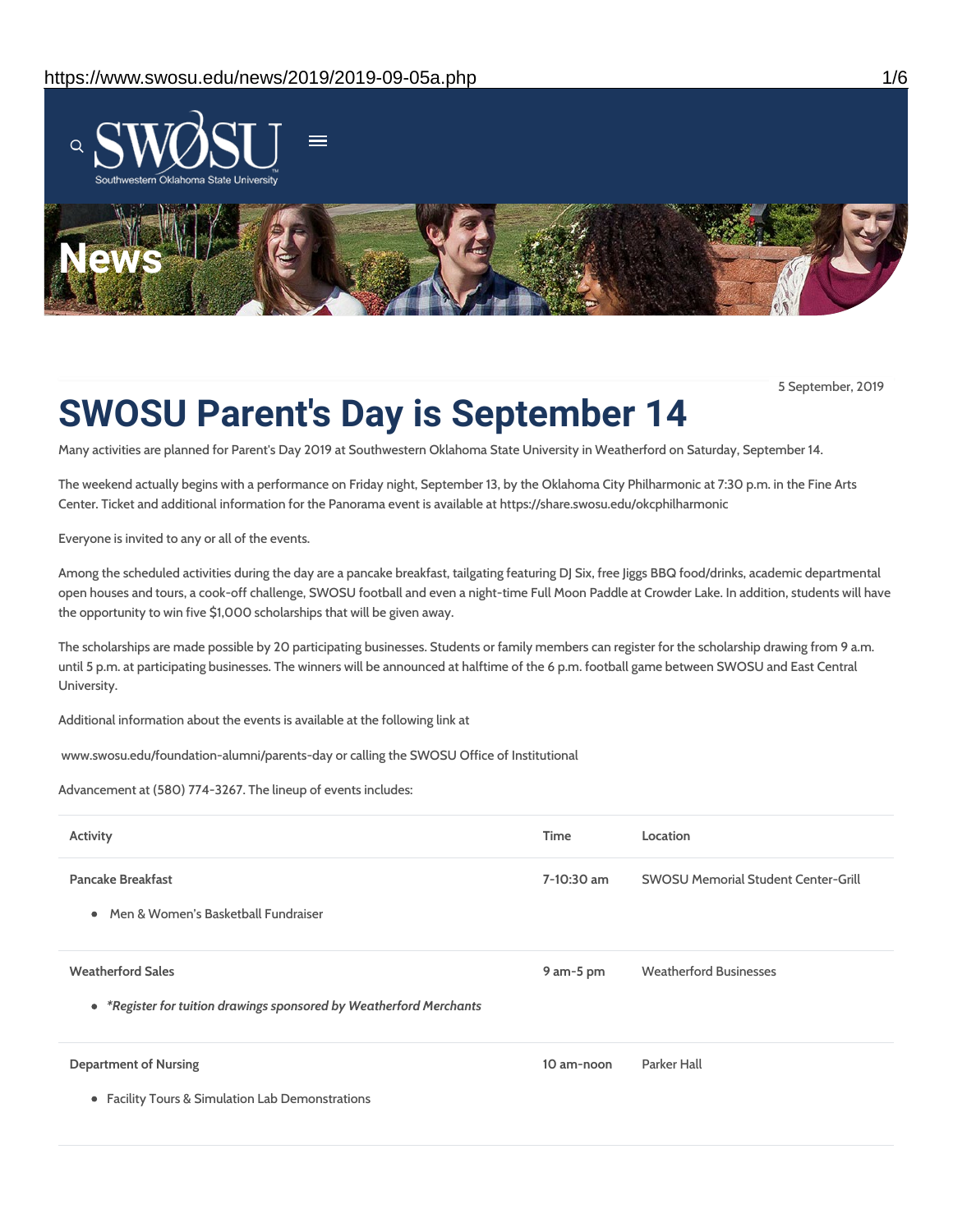## https://www.swosu.edu/news/2019/2019-09-05a.php 2/6

| <b>Biological Sciences</b>                                                                     | 10 am-1 pm | Old Science Bldg., 2 <sup>nd</sup> Floor            |
|------------------------------------------------------------------------------------------------|------------|-----------------------------------------------------|
| • Facility Tours & Hands-on Activities                                                         |            |                                                     |
| <b>Chemistry &amp; Physics</b>                                                                 | 11 am-1 pm | Chemistry/Pharmacy/Physics Bldg.                    |
| • Tours of labs & facilities<br>• Hands-on demonstrations & games<br>• Chemistry Club Cook-Out |            |                                                     |
|                                                                                                |            |                                                     |
| <b>Computer Science</b>                                                                        | $1-3$ pm   | <b>Stafford Center</b>                              |
| • Meet the Faculty and Lab Tours                                                               |            |                                                     |
| <b>Engineering Technology</b>                                                                  | $1-3$ pm   | Technology Stone Bldg.                              |
| • Meet the Faculty & Lab Tours                                                                 |            |                                                     |
| Art, Communication & Theatre                                                                   | $1-3$ pm   | SWOSU Art Bldg.                                     |
| • Open House and Student/Faculty Exhibition                                                    |            |                                                     |
| <b>College of Pharmacy</b>                                                                     | $1-3$ pm   | Chemistry/Pharmacy/ Physics<br>Rms. 311, 314, & 321 |
| • Lab demonstrations                                                                           |            |                                                     |
| <b>Social Sciences</b>                                                                         | $1-3$ pm   | Old Science Bldg. 1st & 2nd Floors                  |
| • Open House                                                                                   |            |                                                     |
| <b>Student Success &amp; Retention Management</b>                                              | $2-3$ pm   | Parker Hall, 2 <sup>nd</sup> Floor                  |
| • Open House & Discussion for First-Generation Students & Families                             |            |                                                     |
| <b>SWOSU Tailgate Pit Party</b>                                                                | $2-6$ pm   | Milam Stadium West Parking Area                     |
| • Free Food and Drinks-Jiggs BBQ                                                               |            |                                                     |
| $\bullet$ Live DJ - DJ Six                                                                     |            |                                                     |
| · Udderly Delish Ice Cream Truck<br>• Fun Zone-Zip Line & Human Bowling                        |            |                                                     |
| • Code Blue "Living Room" & TV's                                                               |            |                                                     |
| • Cook-off Challenge (Show Us Your Dawg) 2-5 pm                                                |            |                                                     |
| SWOSU vs. East Central University                                                              | 6 pm       | Milam Stadium                                       |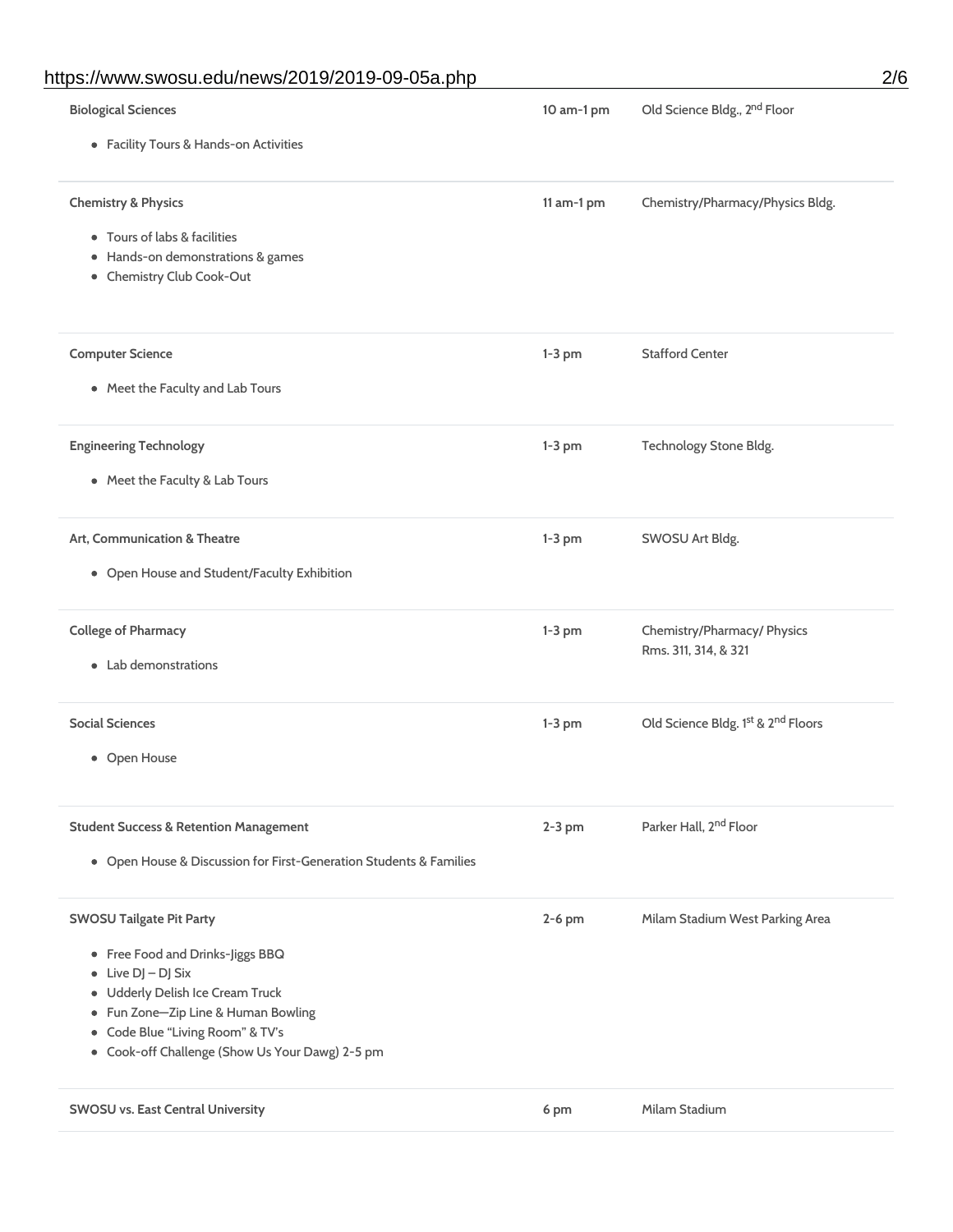#### https://www.swosu.edu/news/2019/2019-09-05a.php 3/6

**Parks & Recreation**

**8-11 pm** Crowder Lake

Full Moon Paddle

**Participating sponsors in the Parent's Day scholarship giveaway are:**

BancFirst

Best Western Plus

- Caulkins Conoco
- Comfort Inn & Suites

Cummins Chevrolet Buick GMC Cadillac

Cummins Chrysler

Cummins Ford Lincoln

Fairfield Inn & Suites

FIT

Health Express Pharmacy

It's All About Moi

Kelley Jewelers

Miss Trudy's Past & Present

More Than Medicine

Nabors Shoe Center

Pecina's Mexican Cafe

Pioneer Cellular

Southern Sass Suds and Sweets

Stafford Air and Space Museum

Tautfest Home Design

The Aquarium Pet Store

The Kloset

Uptown MarketPlace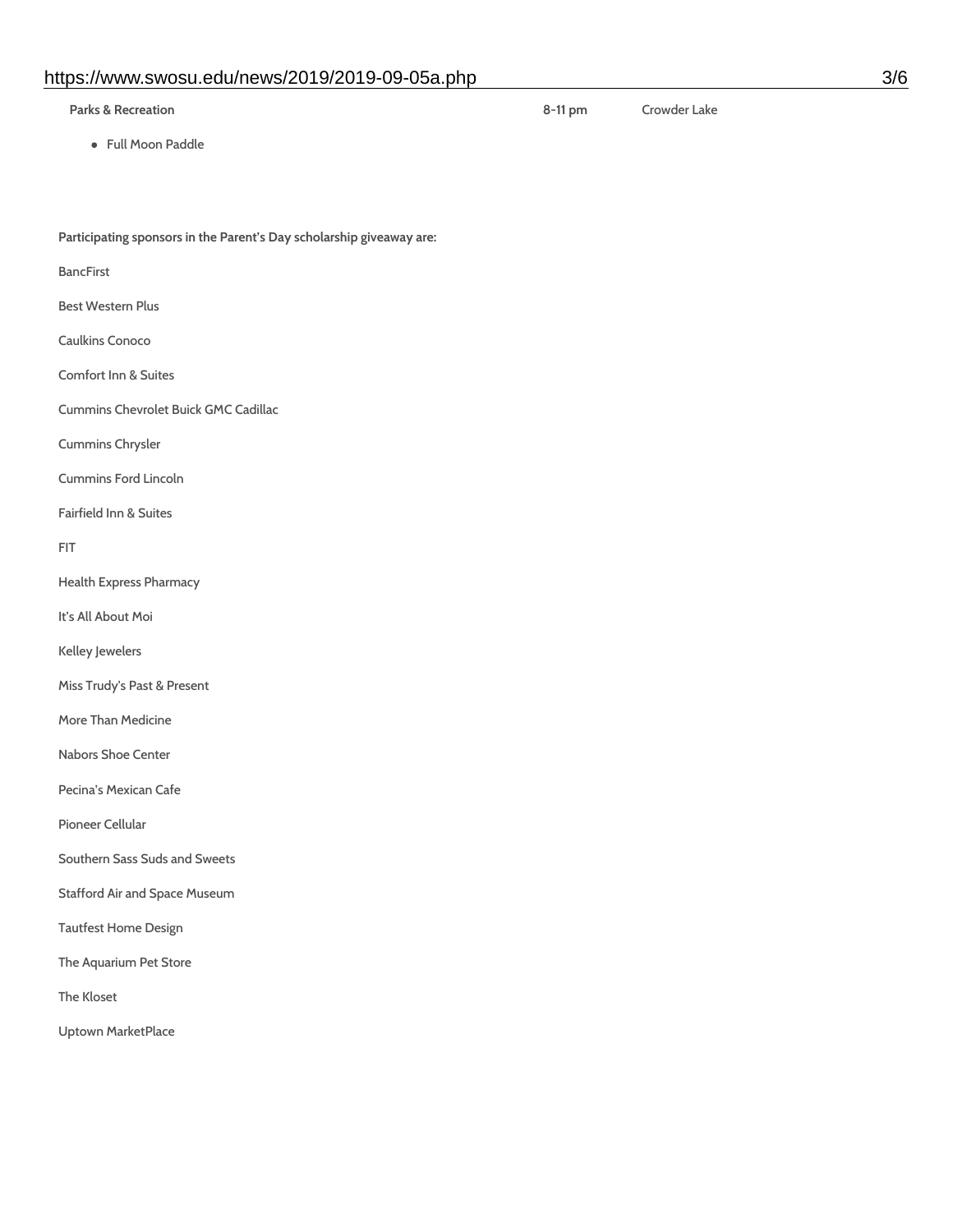| Academics<br>D<br>Administration<br>D<br>Alumni and Foundation<br>D<br>Community<br>D<br>Events<br>D<br><b>Faculty and Staff</b><br>D<br>Miscellaneous<br>D<br>Sayre<br>D<br><b>Students</b><br>D |  |
|---------------------------------------------------------------------------------------------------------------------------------------------------------------------------------------------------|--|
|                                                                                                                                                                                                   |  |
|                                                                                                                                                                                                   |  |
|                                                                                                                                                                                                   |  |
|                                                                                                                                                                                                   |  |
|                                                                                                                                                                                                   |  |
|                                                                                                                                                                                                   |  |
|                                                                                                                                                                                                   |  |
|                                                                                                                                                                                                   |  |
|                                                                                                                                                                                                   |  |

## **Archive Links**  $2018$  $2019$ [2020](https://www.swosu.edu/news/2020/index.php)  $\bullet$ [Archive](https://dc.swosu.edu/bark/) **Archive Archive Archive Archive Archive** Archive Archive Archive Archive Archive Archive Archive Archive



### Weatherford Campus

100 Campus Drive Weatherford, OK 73096

### Sayre Campus

409 E Mississippi Ave Sayre, OK 73662

Connect to Us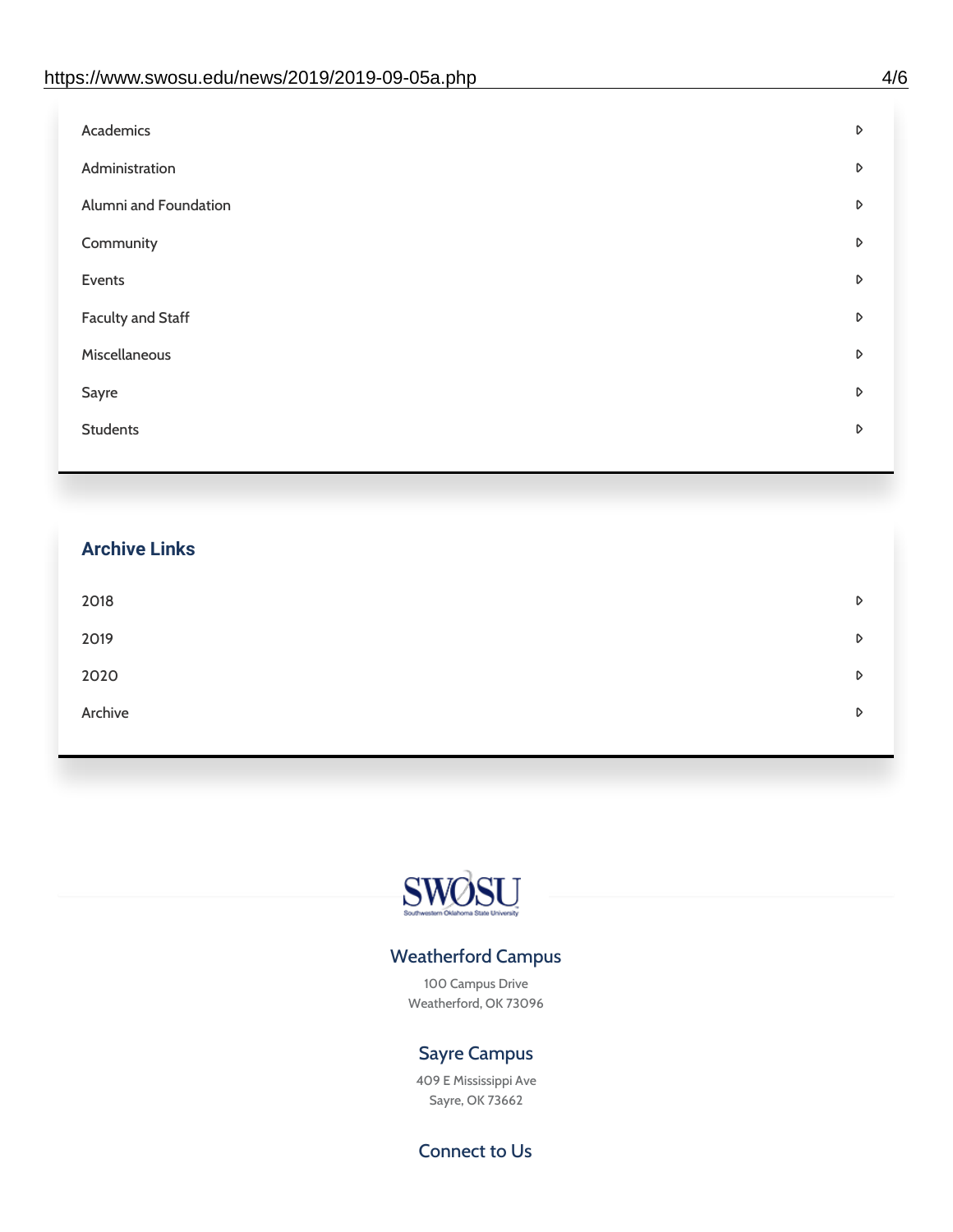千岁回调

Contact [Information](https://www.swosu.edu/about/contact.php) [University/Facility](https://www.swosu.edu/about/operating-hours.php) Hours [Campus](https://map.concept3d.com/?id=768#!ct/10964,10214,10213,10212,10205,10204,10203,10202,10136,10129,10128,0,31226,10130,10201,10641,0) Map

Give to [SWOSU](https://standingfirmly.com/donate)

Shop [SWOSU](https://shopswosu.merchorders.com/)



**[Directory](https://www.swosu.edu/directory/index.php)** 

[Calendar](https://eventpublisher.dudesolutions.com/swosu/)

[Apply](https://www.swosu.edu/admissions/apply-to-swosu.php)

[GoSWOSU](https://qlsso.quicklaunchsso.com/home/1267)

[Jobs@SWOSU](https://swosu.csod.com/ux/ats/careersite/1/home?c=swosu)



Current [Students](https://bulldog.swosu.edu/index.php)

[Faculty](https://bulldog.swosu.edu/faculty-staff/index.php) and Staff

**Enrollment Management** [580.774.3782](tel:5807743782)

> **PR/Marketing** [580.774.3063](tel:5807743063)

**Campus Police** [580.774.3111](tel:5807743111)